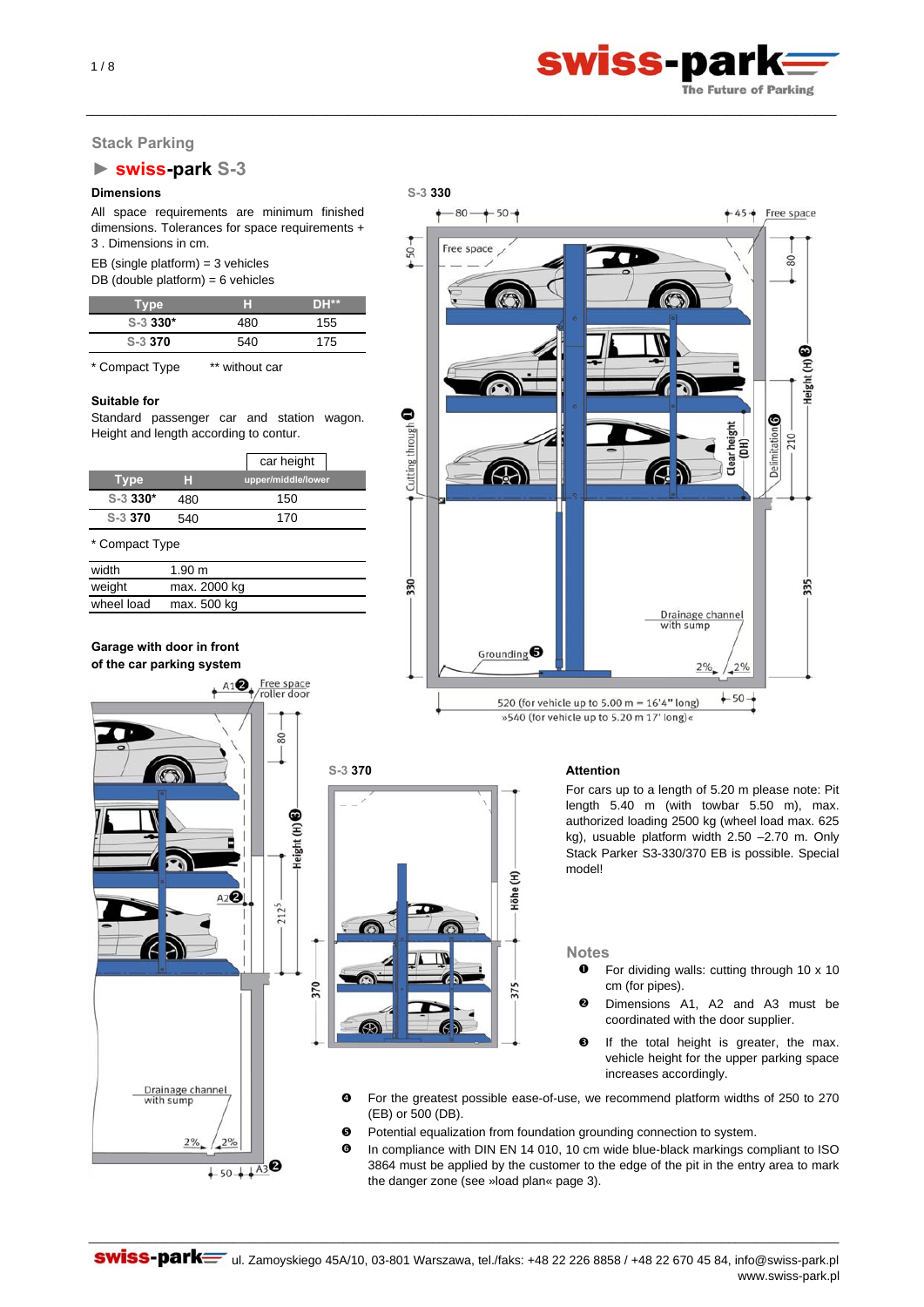

# **Width for basement garage**

### **Dividing walls**



| usable platform<br>width | <b>B1</b> | usable plat<br>width |
|--------------------------|-----------|----------------------|
| $230*$                   | 270       | $\ast$<br>460        |
| 240                      | 280       | 470                  |
| 250                      | 290       | 480                  |
| 260                      | 300       | 490                  |
| 270                      | 310       | 500                  |
|                          |           |                      |

# **Columns in pit**

| EB             | EB             |        |
|----------------|----------------|--------|
|                |                |        |
| B <sub>2</sub> | B <sub>3</sub> | in. 20 |

| usable plat-<br>form width | B2  | B3  |
|----------------------------|-----|-----|
| 230                        | 260 | 250 |
| 240                        | 270 | 260 |
| 250                        | 280 | 270 |
| 260                        | 290 | 280 |
| 270                        | 300 | 290 |

# **Columns outside pit**



| usable<br>platform | B4  | Β5  |
|--------------------|-----|-----|
| 230                | 260 | 250 |
| 240                | 270 | 260 |
| 250                | 280 | 270 |
| 260                | 290 | 280 |
| 270                | 300 | 290 |



\_\_\_\_\_\_\_\_\_\_\_\_\_\_\_\_\_\_\_\_\_\_\_\_\_\_\_\_\_\_\_\_\_\_\_\_\_\_\_\_\_\_\_\_\_\_\_\_\_\_\_\_\_\_\_\_\_\_\_\_\_\_\_\_\_\_\_\_\_\_\_\_\_\_\_\_\_\_\_\_\_\_\_\_\_\_\_\_\_\_\_\_\_\_\_\_\_\_\_\_\_\_\_\_\_\_\_\_\_

| <b>B1</b> | usable platform<br>width | <b>B1</b> | usable platform<br>width | <b>B1</b> |
|-----------|--------------------------|-----------|--------------------------|-----------|
| 270       | 460 *                    | 500       | $230 + 460*$             | 770       |
| 280       | 470                      | 510       | $240 + 470$              | 790       |
| 290       | 480                      | 520       | $250 + 480$              | 810       |
| 300       | 490                      | 530       | $250 + 500$              | 830       |
| 310       | 500                      | 540       | $270 + 500$              | 850       |
|           |                          |           |                          |           |



| usable plat-<br>form width | <b>B2</b> | B3  | usable platform<br>width | <b>B2</b> | <b>B3</b> | usable platform<br>width | <b>B2</b> | <b>B3</b> |
|----------------------------|-----------|-----|--------------------------|-----------|-----------|--------------------------|-----------|-----------|
| $230*$                     | 260       | 250 | 460 *                    | 490       | 480       | $230 + 460$ *            | 760       | 750       |
| 240                        | 270       | 260 | 470                      | 500       | 490       | $240 + 470$              | 780       | 770       |
| 250                        | 280       | 270 | 480                      | 510       | 500       | $250 + 480$              | 800       | 790       |
| 260                        | 290       | 280 | 490                      | 520       | 510       | $250 + 500$              | 820       | 810       |
| 270                        | 300       | 290 | 500                      | 530       | 520       | $270 + 500$              | 840       | 830       |
|                            |           |     |                          |           |           |                          |           |           |

# DB DB **B**<sub>4</sub> **B**<sub>5</sub>  $\lfloor \min. 20$

| usable<br>platform | <b>B4</b> | <b>B5</b> | usable platform<br>width | <b>B4</b> | <b>B5</b> | usable platform<br>width | <b>B4</b> | <b>B5</b> |
|--------------------|-----------|-----------|--------------------------|-----------|-----------|--------------------------|-----------|-----------|
| $230*$             | 260       | 250       | 460 *                    | 490       | 480       | $230 + 460$ *            | 760       | 750       |
| 240                | 270       | 260       | 470                      | 500       | 490       | $240 + 470$              | 780       | 770       |
| 250                | 280       | 270       | 480                      | 510       | 500       | $250 + 480$              | 800       | 790       |
| 260                | 290       | 280       | 490                      | 520       | 510       | $250 + 500$              | 820       | 810       |
| 270                | 300       | 290       | 500                      | 530       | 520       | $270 + 500$              | 840       | 830       |
|                    |           |           |                          |           |           |                          |           |           |

## Single Platform (EB) Double Platform (DB) Single and Double Platform (EB + DB) – Example



| usable platform<br>width | Β1  |
|--------------------------|-----|
| $230 + 460$ *            | 770 |
| $240 + 470$              | 790 |
| $250 + 480$              | 810 |
| $250 + 500$              | 830 |
| $270 + 500$              | 850 |

Single Platform (EB) Double Platform (DB) Single and Double Platform (EB + DB) – Example



| usable platform<br>width | <b>B2</b> | B3  |
|--------------------------|-----------|-----|
| $230 + 460$ *            | 760       | 750 |
| $240 + 470$              | 780       | 770 |
| $250 + 480$              | 800       | 790 |
| $250 + 500$              | 820       | 810 |
| $270 + 500$              |           | 830 |

# Single Platform (EB) Double Platform (DB) Single and Double Platform (EB + DB)



| usable platform<br>width | B4  | Β5  |
|--------------------------|-----|-----|
| $230 + 460$ *            | 760 | 750 |
| $240 + 470$              | 780 | 770 |
| $250 + 480$              | 800 | 790 |
| $250 + 500$              | 820 | 810 |
| $270 + 500$              | 840 | 830 |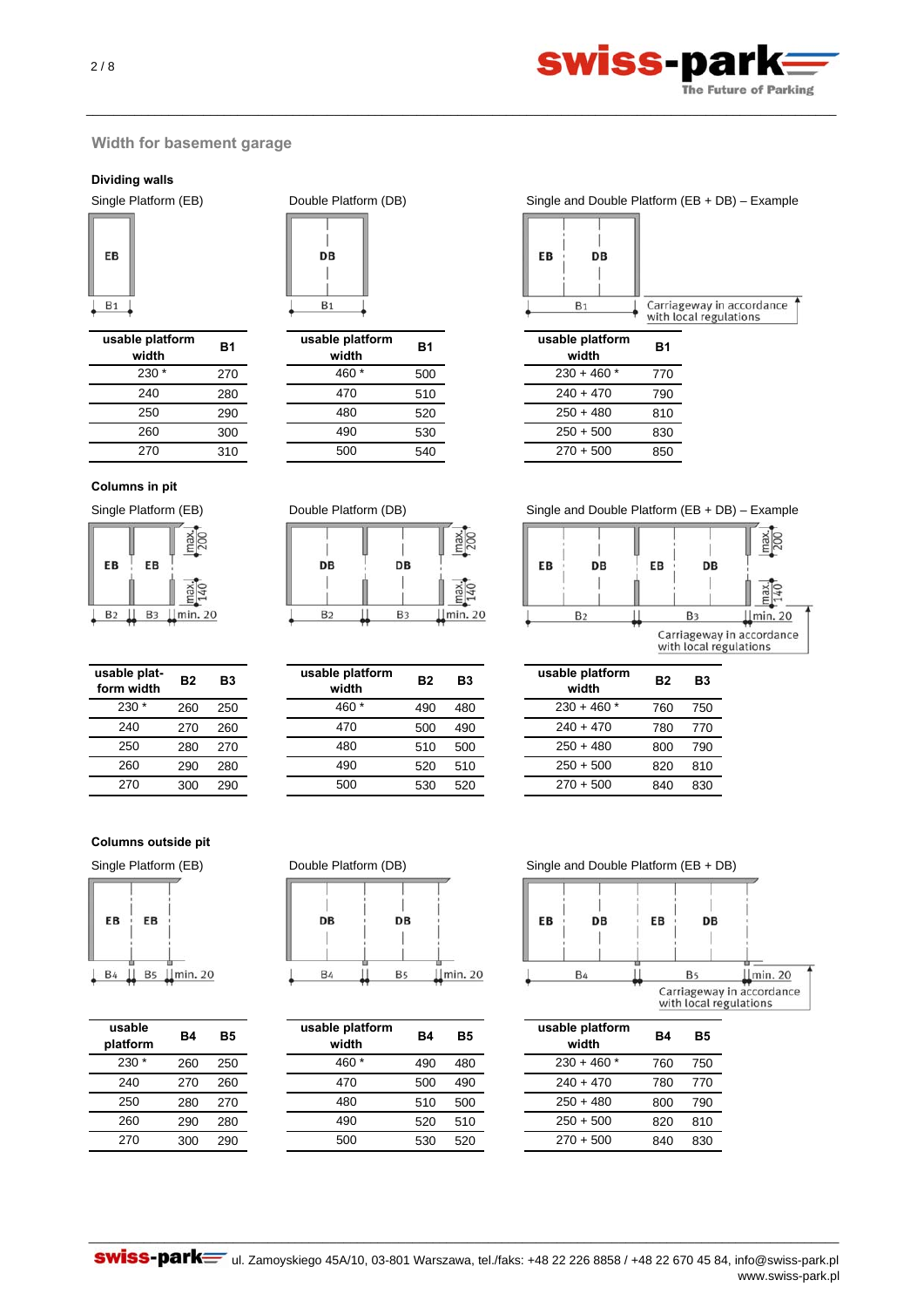

### **Widths for garage with door in front of car parking system**



Allround door dimensions A3 = seat-engaging surface (dimensions require co-<br>ordination with door  $\overline{\text{or}}$  dination with supplier.)

\_\_\_\_\_\_\_\_\_\_\_\_\_\_\_\_\_\_\_\_\_\_\_\_\_\_\_\_\_\_\_\_\_\_\_\_\_\_\_\_\_\_\_\_\_\_\_\_\_\_\_\_\_\_\_\_\_\_\_\_\_\_\_\_\_\_\_\_\_\_\_\_\_\_\_\_\_\_\_\_\_\_\_\_\_\_\_\_\_\_\_\_\_\_\_\_\_\_\_\_\_\_\_\_\_\_\_\_\_

require coordination between door supplier and local agency of **SWISS PARK** Systems.



| usable platform<br>width | door entrance<br>width DF |    | s  |
|--------------------------|---------------------------|----|----|
| $230*$                   | 237                       | 16 | 30 |
| 240                      | 250                       | 15 | 30 |
| 250                      | 250                       | 20 | 40 |
| 260                      | 260                       | 20 | 40 |
| 270                      | 270                       | 20 | 40 |

| L  | s  | usable platform<br>door entrance<br>width<br>width DF |    | s  |
|----|----|-------------------------------------------------------|----|----|
| 16 | 30 | 460 *<br>475                                          | 12 | 25 |
| 15 | 30 | 475<br>470                                            | 17 | 35 |
| 20 | 40 | 480<br>500                                            | 12 | 25 |
| 20 | 40 | 490<br>500                                            | 15 | 30 |
| 20 | 40 | 500<br>500                                            | 20 | 40 |

\* = Standardbreite (Stellplatzbreite 2,30 m)

**Please note**

End parking spaces are generally more difficult to drive into. Therefore we recommended for end parking spaces our wider platforms. Parking on standard width platforms with larger vehicles may make getting into and out of the vehicle difficult. This depends on type of vehicle, approach and above all on the individual driver's skill.

# **Approach**



 $\blacktriangleright$ The illustrated maximum approach angles must not be exceeded. Incorrect approach angles will cause serious maneouvring & positioning problems on the parking system for which the local agency of **SWISS-PARK** accepts no responsibility.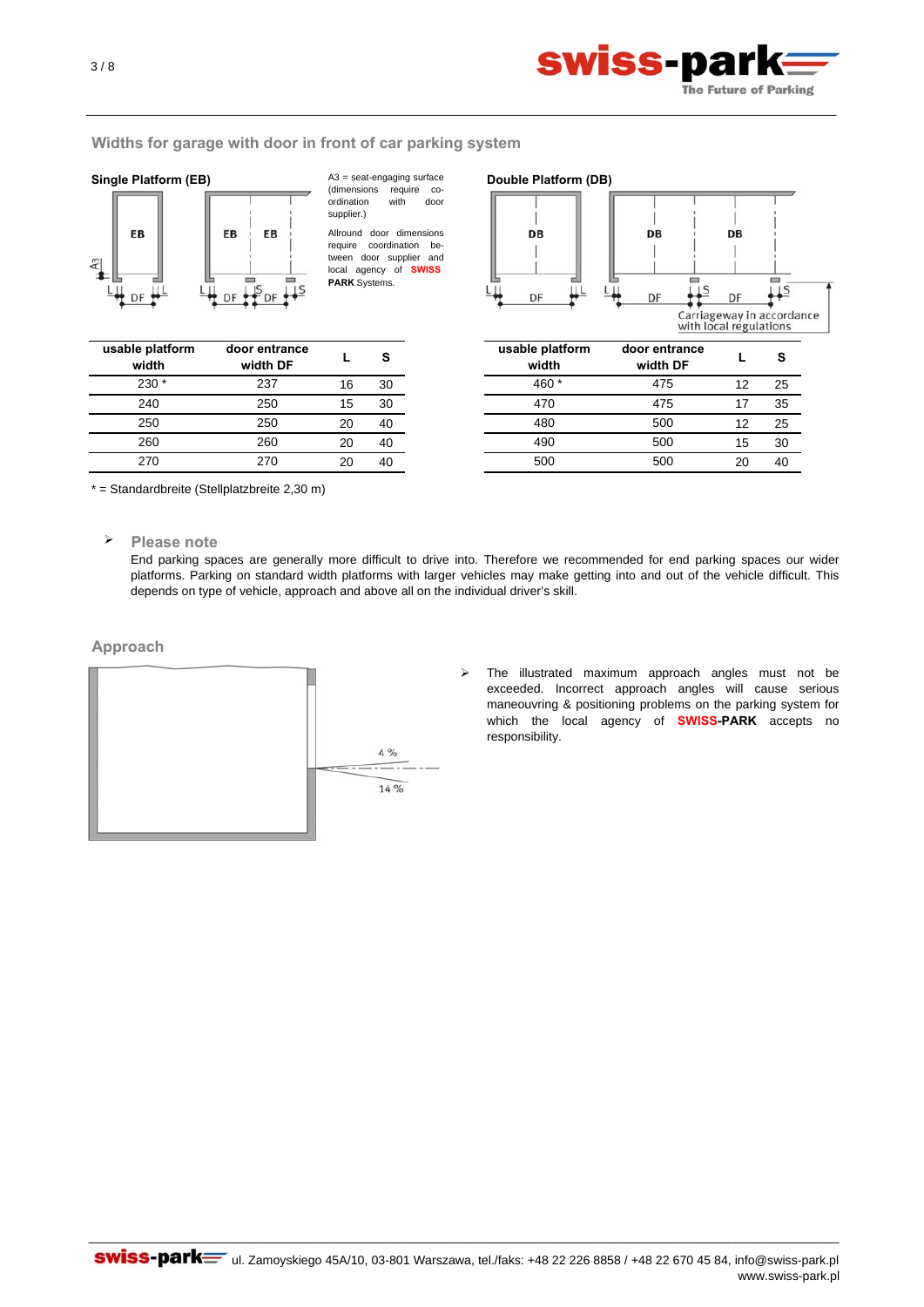

# **Load plan**

Forces in kN



\_\_\_\_\_\_\_\_\_\_\_\_\_\_\_\_\_\_\_\_\_\_\_\_\_\_\_\_\_\_\_\_\_\_\_\_\_\_\_\_\_\_\_\_\_\_\_\_\_\_\_\_\_\_\_\_\_\_\_\_\_\_\_\_\_\_\_\_\_\_\_\_\_\_\_\_\_\_\_\_\_\_\_\_\_\_\_\_\_\_\_\_\_\_\_\_\_\_\_\_\_\_\_\_\_\_\_\_\_

 $\blacktriangleright$ Units are dowelled to the floor. Drilling depth: approx. 15 cm. Floor and walls below the drive-in level are to be made of concrete (quality minimum C20/25)!

\* = Colors used in this illustration are not ISO 3864 compliant

# **Installation data**

Free space for longitudinal and vertical ducts (e.g. ventilation)





B1, B2, B3 = (see table on page  $2$ )



Free space for vertical pipelines, ventilation branch canals Free space for horizontal ducting

Approach level

Free space only applicable if vehicle is parked forwards = FRONT FIRST and driver's door on the left side.

( ) = Dimensions in brackets illustrate an example for usable platform width 230/460 cm.

Example for ventilation branch canal and/or vertical pipelines.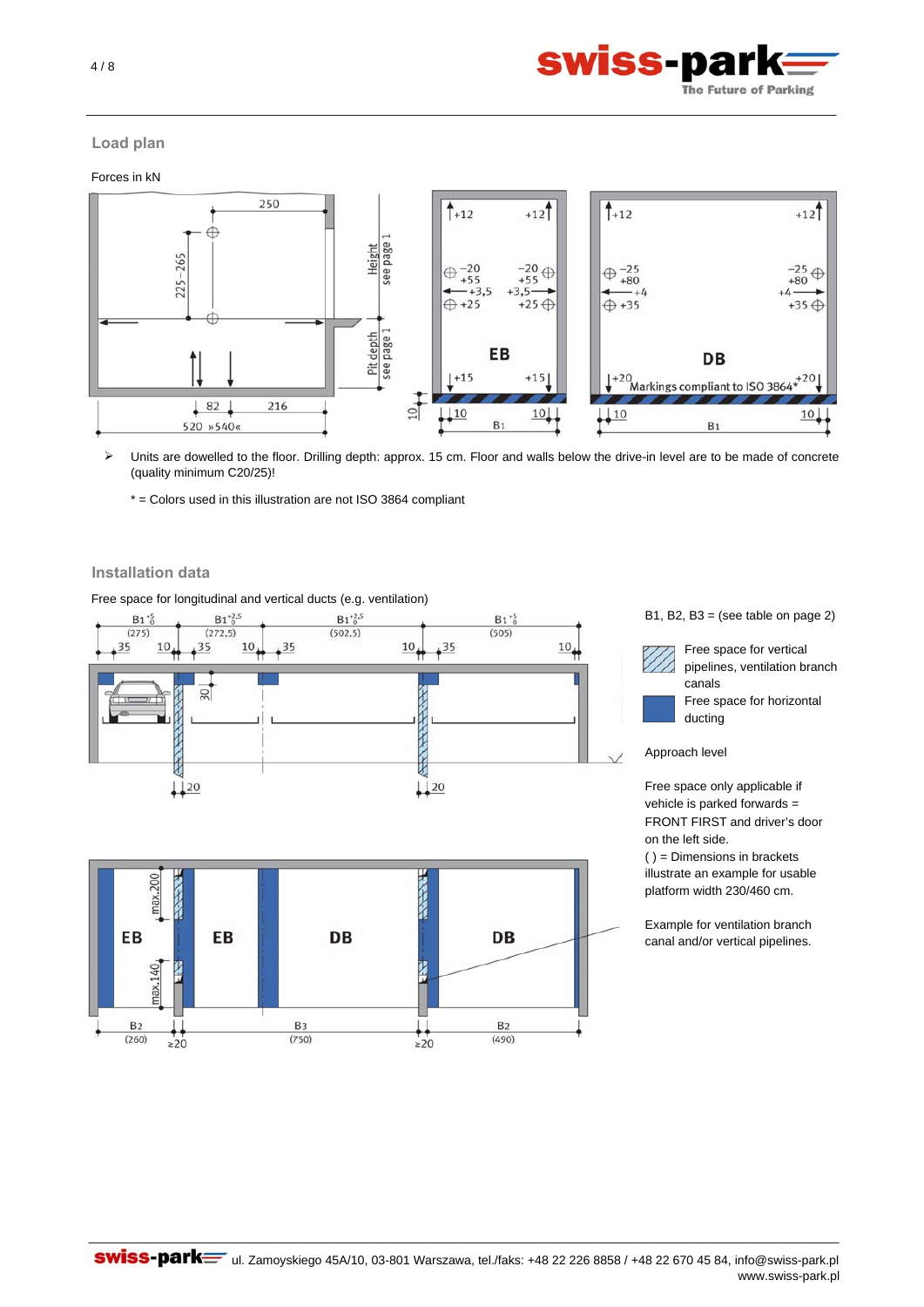

# **Electrical installation**

#### **Electrical data (to be performed by the customer)**

| No. | Qunatity | Description                                                                                            | Position                          | Frequency       |
|-----|----------|--------------------------------------------------------------------------------------------------------|-----------------------------------|-----------------|
|     |          | Electricity meter                                                                                      | in the supply line                |                 |
|     |          | Main fuse: 3 x fuse 16 A (slow) or circuit breaker 3 x 16 A<br>(trigger characteristic K, G or C)      | in the supply line                | 1 per unit      |
| 3   |          | Supply line 5 x 2.5 mm <sup>2</sup> (3 PH $+ N + PE$ ) with marked wire and<br>protective conductor    | to main switch                    | 1 per unit      |
|     |          | Lockable main switch                                                                                   | defined at the<br>plan evaluation | 1 per unit      |
| 5   |          | Supply line 5 x 2.5 mm <sup>2</sup> (3 PH + N + PE) with marked wire and<br>protective conductor       | from main<br>switch to unit       | 1 per unit      |
| -6  |          | every 10 m Foundation earth connector                                                                  | corner pit floor                  |                 |
|     |          | Equipotential bonding in accordance with DIN EN 60204 from<br>foundation earth connector to the system |                                   | 1 per<br>system |

\_\_\_\_\_\_\_\_\_\_\_\_\_\_\_\_\_\_\_\_\_\_\_\_\_\_\_\_\_\_\_\_\_\_\_\_\_\_\_\_\_\_\_\_\_\_\_\_\_\_\_\_\_\_\_\_\_\_\_\_\_\_\_\_\_\_\_\_\_\_\_\_\_\_\_\_\_\_\_\_\_\_\_\_\_\_\_\_\_\_\_\_\_\_\_\_\_\_\_\_\_\_\_\_\_\_\_\_\_



# **Electrical data (included in delivery**

| of SWISS-PARK Systems) |                                                                                   |  |
|------------------------|-----------------------------------------------------------------------------------|--|
| No.                    | Description                                                                       |  |
| 8                      | Terminal box                                                                      |  |
| 9                      | Control line $3 \times 0.75$ mm <sup>2</sup> (PH + N + PE)                        |  |
| 10                     | Control line 7 x 1.5 mm <sup>2</sup> with marked wire and                         |  |
|                        | protective conductor                                                              |  |
| 11                     | Operating device                                                                  |  |
| 12                     | Control line 5 x 1.5 mm <sup>2</sup> with marked wire and                         |  |
|                        | protective conductor                                                              |  |
| 13                     | Hydraulic unit 3.0 kW, three-phase current, 400 V<br>/ 50 Hz                      |  |
| 14                     | Control line 5 x 1.5 mm <sup>2</sup> with marked wire and<br>protective conductor |  |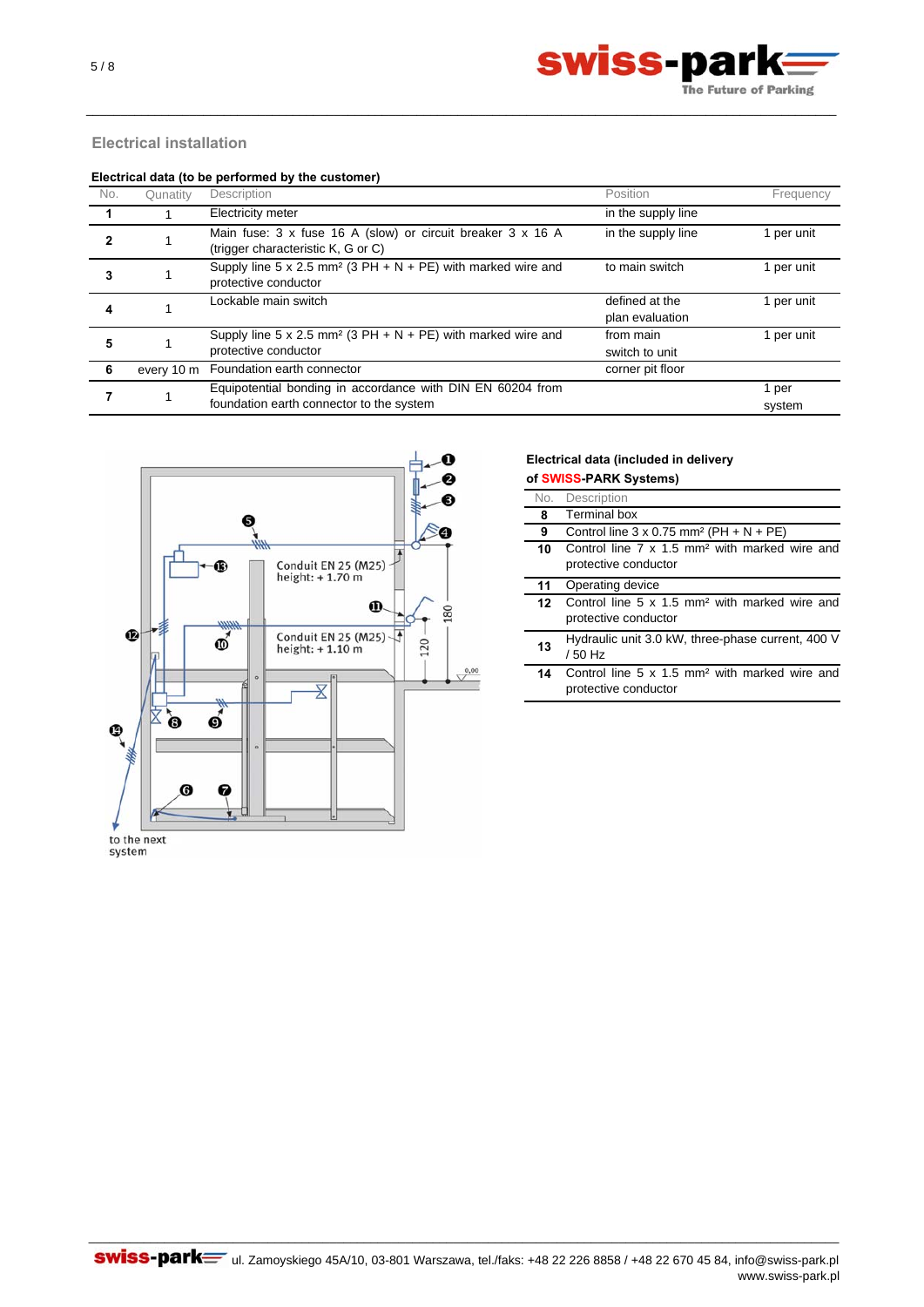6 / 8



# **Technical data**

#### **Range of application**

Generally, this parking system is not suited for short-time parkers (temporary parkers). Please do not hesitate to contact your local **SWISS-PARK** agency for further assistance.

\_\_\_\_\_\_\_\_\_\_\_\_\_\_\_\_\_\_\_\_\_\_\_\_\_\_\_\_\_\_\_\_\_\_\_\_\_\_\_\_\_\_\_\_\_\_\_\_\_\_\_\_\_\_\_\_\_\_\_\_\_\_\_\_\_\_\_\_\_\_\_\_\_\_\_\_\_\_\_\_\_\_\_\_\_\_\_\_\_\_\_\_\_\_\_\_\_\_\_\_\_\_\_\_\_\_\_\_\_

#### **Units**

Low-noise power units mounted to rubber-bonded-to metal mountings are installed. Nevertheless we recommend that parking system's garage be built separately from the dwelling.

#### **Available documents**

- wall recess plans
- maintenance offer/contract
- declaration of conformity
- test sheet on airborne and slid-borne sound

#### **Corrosion protection**

See separate sheet regarding corrosion protection.

#### **Railings**

If the permissible drop opening is exceeded, railings are to be mounted on the systems. If there are traffic routes next to or behind the installations, railings compliant to DIN EN 294 must be installed by the customer. Railings must also be in place during construction.

#### **Environmental conditions**

Environmental conditions for the area of **SWISS-PARK** Systems: Temperature range –10 to +40° C. Relative humidity 50 % at a maximum outside temperature of +40° C. If lifting or lowering times are specified, they refer to an environmental temperature of +10° C and with the system set up directly next to the hydraulic unit. At lower temperatures or with longer hydraulic lines, these times increase.

#### **Sound insulation**

According to DIN 4109 (Sound insulation in buildings), para. 4, annotation 4, **SWISS-PARK** Systems are part of the building services (garage systems).

#### *Normal sound insulation* : DIN 4109, para. 4, Sound insulation against noises from building services.

Table 4 in para. 4.1 contains the permissible sound level values emitted from building services for personal living and working areas. According to line 2 the maximum sound level in personal living and working areas must not exceed 30 dB (A). Noises created by users are not subject to the requirements (see table 4 , DIN 4109). The following measures are to be taken to comply with this value:

- Sound protection package according to offer/order
- $\blacksquare$  Minimum sound insulation of building R'w = 57 dB (to be provided by customer)

*Increased sound insulation* (special agreement): DIN 4109, Amendment 4, Information on planning and execution, proposals for increased sound insulation.

*Agreement* : Maximum sound level in personal living and working areas 25 dB (A). Noises created by users are not subject to the requirements (see table 4, DIN 4109).

The following measures are to be taken to comply with this value:

- Sound protection package according to offer/order
- **Minimum sound insulation of building R'w = 62 dB (to be provided by customer)**

Note: User noises are noises created by individual users in our **SWISS-PARK** Systems. These can be noises from accessing the platforms, slamming of vehicle doors, motor and brake noises.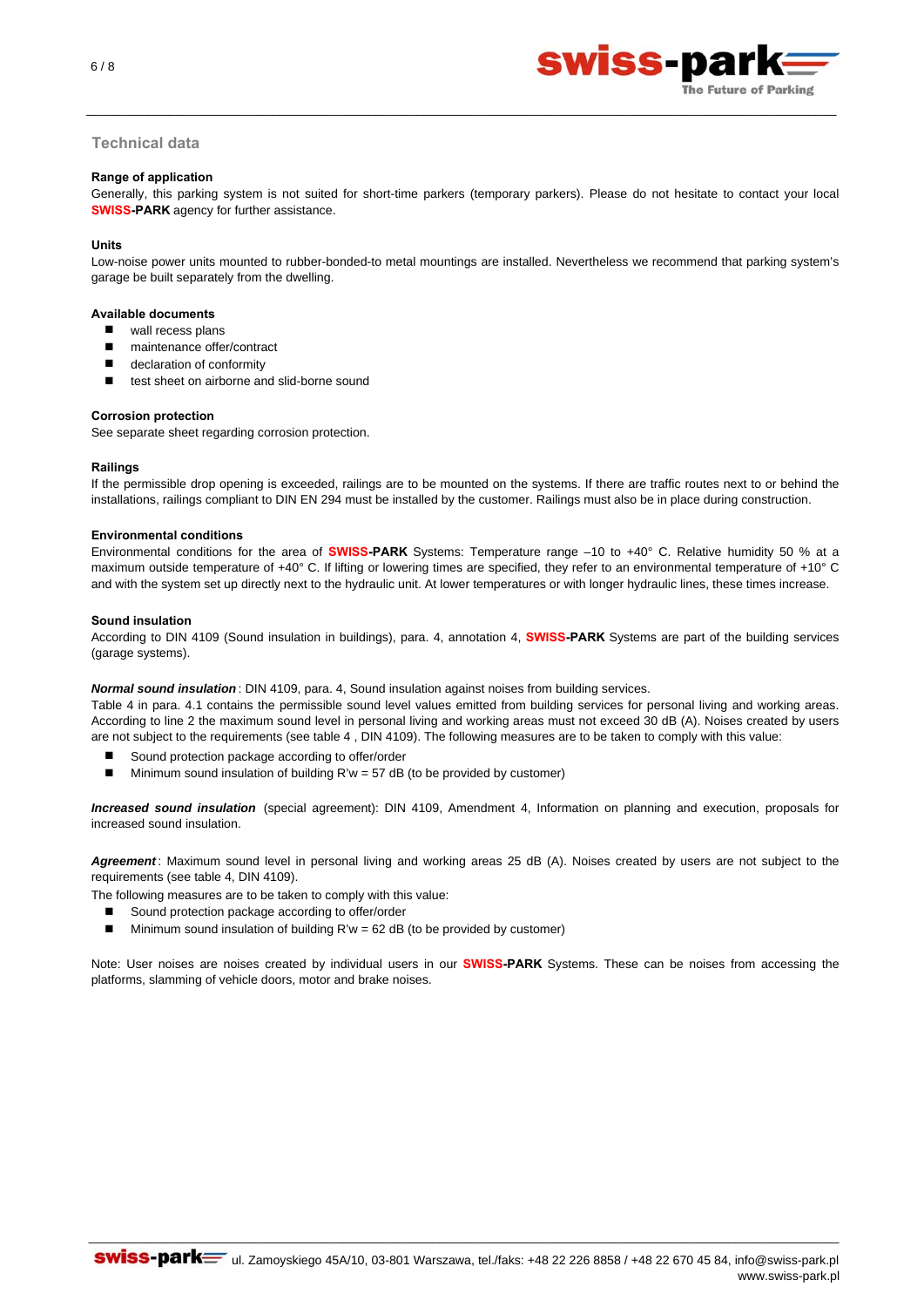

### **To be performed by the customer**

#### **Safety fences**

Any constraints that may be necessary according to DIN EN 294 in order to provide protection for the park pits for pathways directly in front, next to or behind the unit. This is also valid during construction. Railings for the system are included in the series and delivered when necessary.

\_\_\_\_\_\_\_\_\_\_\_\_\_\_\_\_\_\_\_\_\_\_\_\_\_\_\_\_\_\_\_\_\_\_\_\_\_\_\_\_\_\_\_\_\_\_\_\_\_\_\_\_\_\_\_\_\_\_\_\_\_\_\_\_\_\_\_\_\_\_\_\_\_\_\_\_\_\_\_\_\_\_\_\_\_\_\_\_\_\_\_\_\_\_\_\_\_\_\_\_\_\_\_\_\_\_\_\_\_

#### **Numbering of parking spaces**

Consecutive numbering of parking spaces.

#### **Building services**

Lighting, ventilation, fire extinguishing and fire alarm systems.

#### **Drainage**

For the front area of the pit we recommend a drainage channel to be connected to a floor drain system or sump (50 x 50 x 20 cm). The drainage channel may be sloped laterally but not the pit floor itself (longitudinal incline is possible). For reasons of environmental protection we recommend to paint the pit floor, and to provide oil and petrol separators in the connections to the public sewage network.

#### **Marking**

According to DIN EN 14 010, a warning that identifies this danger area must be placed in the entrance area that conforms to ISO 3864. This must be done according to EN 92/58/EWG for systems with a pit (platforms within the pit) 10 cm from the edge of the pit.

#### **Wall cut-through**

Any necessary wall cut-through according to page 1.

#### **Electrical supply to the main switch**

Suitable electrical supply to the main switch and the control wire line must be provided by the customer during installation. The functionality can be monitored on site by our fitters together with the electrician. If this cannot be done during installation for some reason for which the customer is responsible, the customer must commission an electrician at their own expense and risk.

#### **Operating device**

Cable conduits and recesses for operating device (for double wing doors: please contact the local agency of **SWISS-PARK**).

#### **Operating device exposed Operating device concealed**





**If the following are not included in the quotation, they will also have to be provided / paid for by the customer:**

Costs for final technical approval by an authorized body